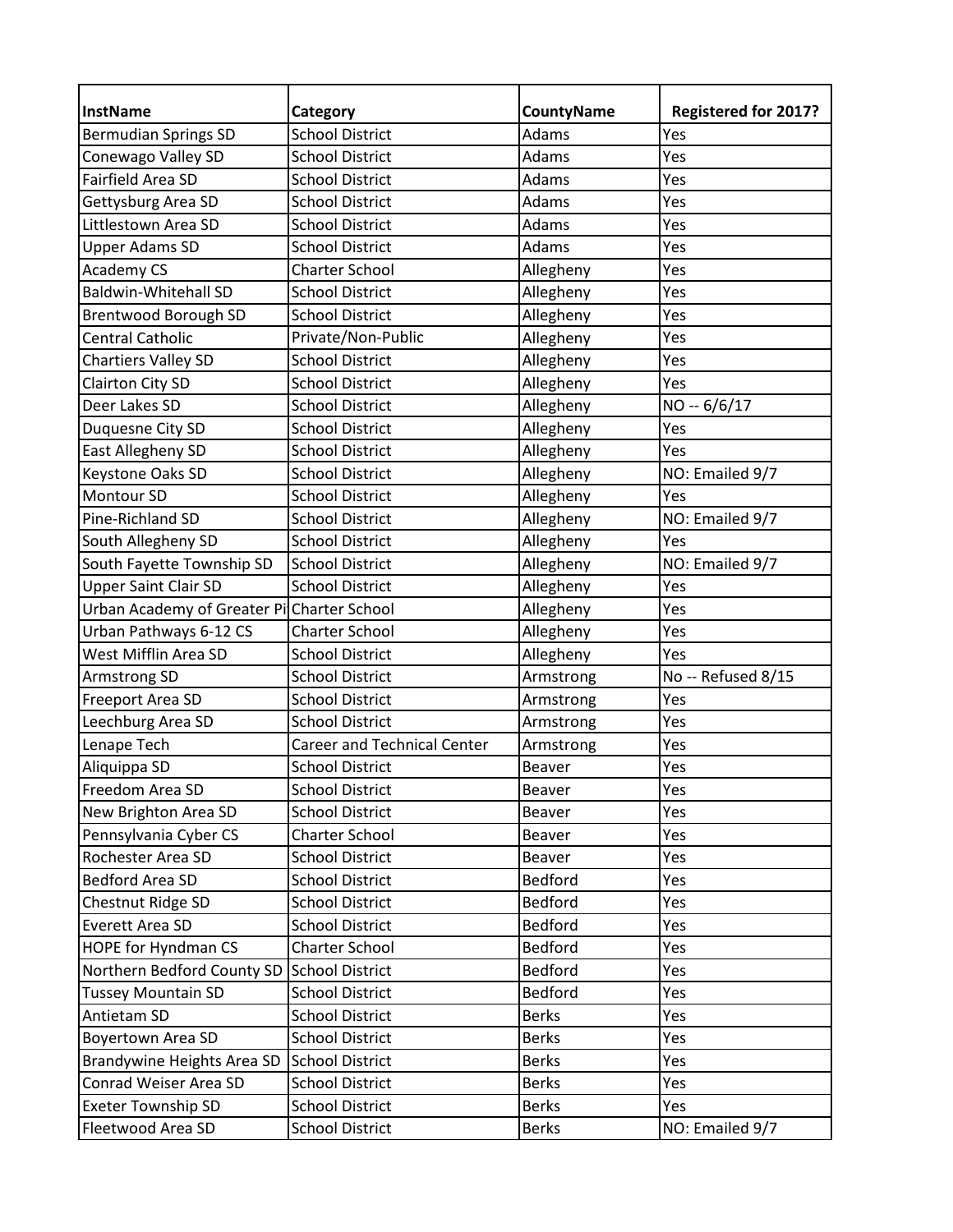| <b>Governor Mifflin SD</b>                       | <b>School District</b>                           | <b>Berks</b>                   | Yes        |
|--------------------------------------------------|--------------------------------------------------|--------------------------------|------------|
| Hamburg Area SD                                  | <b>School District</b>                           | <b>Berks</b>                   | Yes        |
| <b>I-LEAD Charter School</b>                     | <b>Charter School</b>                            | <b>Berks</b>                   | Yes        |
| Kutztown Area SD                                 | <b>School District</b>                           | <b>Berks</b>                   | Yes        |
| <b>Reading SD</b>                                | <b>School District</b>                           | <b>Berks</b>                   | Yes        |
| Altoona Area SD                                  | <b>School District</b>                           | Blair                          | Yes        |
| <b>Bellwood-Antis SD</b>                         | <b>School District</b>                           | Blair                          | Yes        |
| <b>Bishop Guilfoyle Catholic</b>                 | Private/Non-Public                               | Blair                          | Yes        |
| Central PA Digital Learning Fo Charter School    |                                                  | <b>Blair</b>                   | Yes        |
| Claysburg-Kimmel SD                              | <b>School District</b>                           | Blair                          | Yes        |
| Hollidaysburg Area SD                            | <b>School District</b>                           | Blair                          | Yes        |
| <b>Spring Cove SD</b>                            | <b>School District</b>                           | <b>Blair</b>                   | Yes        |
| <b>Tyrone Area SD</b>                            | <b>School District</b>                           | <b>Blair</b>                   | Yes        |
| <b>Williamsburg Community SD</b>                 | <b>School District</b>                           | <b>Blair</b>                   | Yes        |
| Athens Area SD                                   | <b>School District</b>                           | <b>Bradford</b>                | Yes        |
| Canton Area SD                                   | <b>School District</b>                           | <b>Bradford</b>                | Yes        |
| Northeast Bradford SD                            | <b>School District</b>                           | <b>Bradford</b>                | Yes        |
| Sayre Area SD                                    | <b>School District</b>                           | <b>Bradford</b>                | Yes        |
| Towanda Area SD                                  | <b>School District</b>                           | <b>Bradford</b>                | Yes        |
| Troy Area SD                                     | <b>School District</b>                           | <b>Bradford</b>                | Yes        |
| <b>Bensalem Township SD</b>                      | <b>School District</b>                           | <b>Bucks</b>                   | Yes        |
| <b>Bristol Borough SD</b>                        | <b>School District</b>                           | <b>Bucks</b>                   | Yes        |
| <b>Bristol Township SD</b>                       | <b>School District</b>                           | <b>Bucks</b>                   | Yes        |
| Centennial SD                                    | <b>School District</b>                           | <b>Bucks</b>                   | Yes        |
| <b>Central Bucks SD</b>                          | <b>School District</b>                           | <b>Bucks</b>                   | Yes        |
| <b>Council Rock SD</b>                           | <b>School District</b>                           | <b>Bucks</b>                   | Yes        |
| Morrisville Borough SD                           | <b>School District</b>                           | <b>Bucks</b>                   | Yes        |
| <b>Neshaminy SD</b>                              | <b>School District</b>                           | <b>Bucks</b>                   | Yes        |
| New Hope-Solebury SD                             | <b>School District</b>                           | <b>Bucks</b>                   | Yes        |
| Palisades SD                                     | <b>School District</b>                           | <b>Bucks</b>                   | Yes        |
| Pennridge SD                                     | <b>School District</b>                           | <b>Bucks</b>                   | Yes        |
|                                                  |                                                  |                                |            |
| Pennsbury SD                                     | <b>School District</b><br><b>School District</b> | <b>Bucks</b>                   | Yes        |
| Quakertown Community SD<br><b>Butler Area SD</b> | <b>School District</b>                           | <b>Bucks</b>                   | Yes<br>Yes |
|                                                  |                                                  | <b>Butler</b><br><b>Butler</b> |            |
| Karns City Area SD                               | <b>School District</b>                           |                                | Yes        |
| Slippery Rock Area SD                            | <b>School District</b>                           | <b>Butler</b>                  | Yes        |
| <b>Blacklick Valley SD</b>                       | <b>School District</b>                           | Cambria                        | Yes        |
| Cambria Heights SD                               | <b>School District</b>                           | Cambria                        | Yes        |
| Central Cambria SD                               | <b>School District</b>                           | Cambria                        | Yes        |
| Conemaugh Valley SD                              | <b>School District</b>                           | Cambria                        | Yes        |
| Ferndale Area SD                                 | <b>School District</b>                           | Cambria                        | Yes        |
| Forest Hills SD                                  | <b>School District</b>                           | Cambria                        | Yes        |
| Greater Johnstown SD                             | <b>School District</b>                           | Cambria                        | Yes        |
| Penn Cambria SD                                  | <b>School District</b>                           | Cambria                        | Yes        |
| Portage Area SD                                  | <b>School District</b>                           | Cambria                        | Yes        |
| <b>Richland SD</b>                               | <b>School District</b>                           | Cambria                        | Yes        |
| <b>Westmont Hilltop SD</b>                       | <b>School District</b>                           | Cambria                        | Yes        |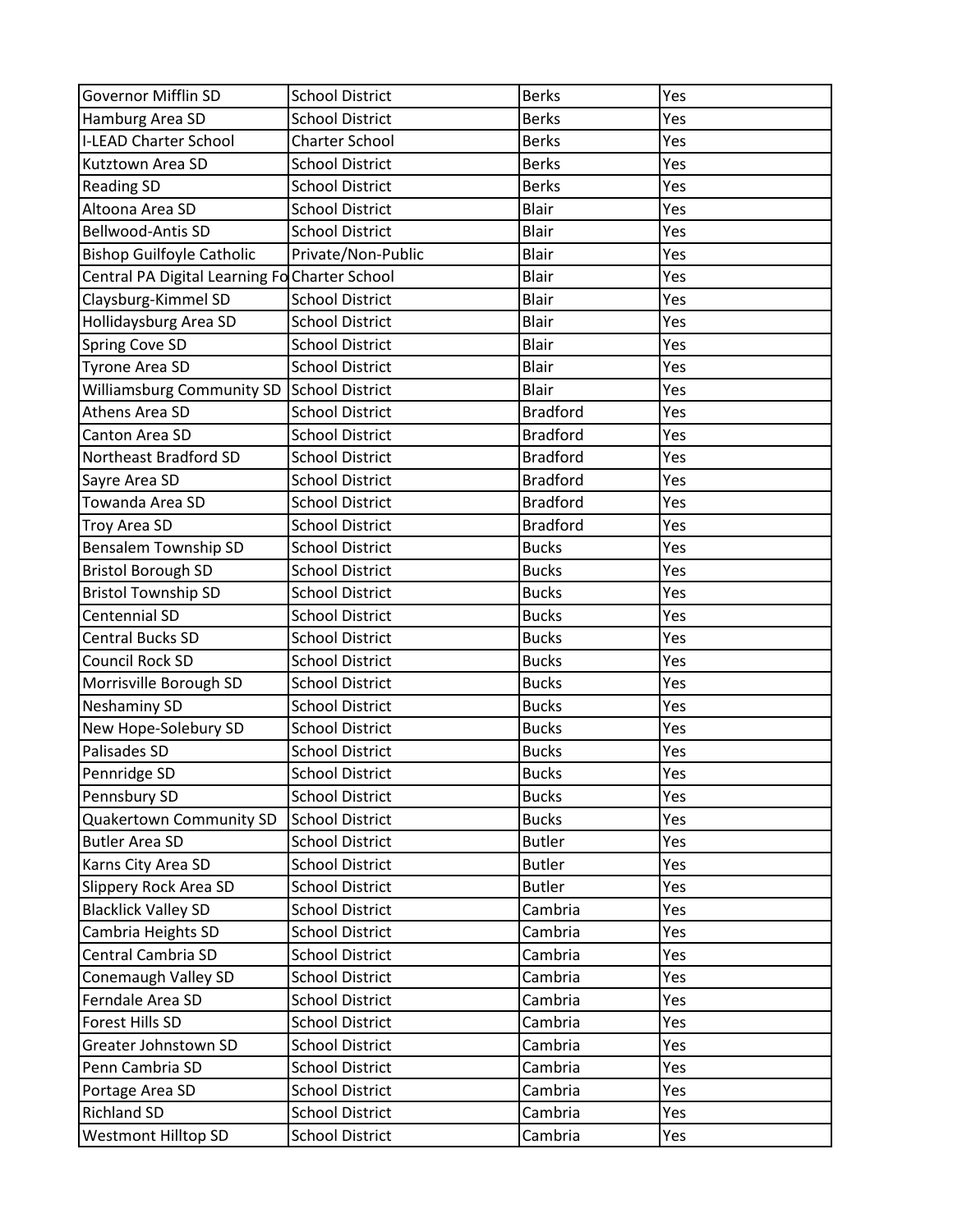| Cameron County SD                           | <b>School District</b>             | Cameron    | Yes             |
|---------------------------------------------|------------------------------------|------------|-----------------|
| Lehighton Area SD                           | <b>School District</b>             | Carbon     | Yes             |
| Panther Valley SD                           | <b>School District</b>             | Carbon     | Yes             |
| Weatherly Area SD                           | <b>School District</b>             | Carbon     | Yes             |
| <b>Bald Eagle Area SD</b>                   | <b>School District</b>             | Centre     | Yes             |
| Penns Valley Area SD                        | <b>School District</b>             | Centre     | Yes             |
| <b>State College Area SD</b>                | <b>School District</b>             | Centre     | Yes             |
| Avon Grove SD                               | <b>School District</b>             | Chester    | Yes             |
| Coatesville Area SD                         | <b>School District</b>             | Chester    | Yes             |
| Downingtown Area SD                         | <b>School District</b>             | Chester    | Yes             |
| <b>Great Valley SD</b>                      | <b>School District</b>             | Chester    | Yes             |
| Kennett Consolidated SD                     | <b>School District</b>             | Chester    | Yes             |
| Octorara Area SD                            | <b>School District</b>             | Chester    | Yes             |
| Oxford Area SD                              | <b>School District</b>             | Chester    | Yes             |
| Pennsylvania Leadership Char Charter School |                                    | Chester    | Yes             |
| Phoenixville Area SD                        | <b>School District</b>             | Chester    | Yes             |
| Tredyffrin-Easttown SD                      | <b>School District</b>             | Chester    | Yes             |
| Unionville-Chadds Ford SD                   | <b>School District</b>             | Chester    | Yes             |
| West Chester Area SD                        | <b>School District</b>             | Chester    | Yes             |
| Allegheny-Clarion Valley SD                 | <b>School District</b>             | Clarion    | NO: Emailed 9/7 |
| <b>Clarion Area SD</b>                      | <b>School District</b>             | Clarion    | Yes             |
| Clarion-Limestone Area SD                   | <b>School District</b>             | Clarion    | Yes             |
| Keystone SD                                 | <b>School District</b>             | Clarion    | Yes             |
| Redbank Valley SD                           | <b>School District</b>             | Clarion    | Yes             |
| <b>Union SD</b>                             | <b>School District</b>             | Clarion    | Yes             |
| Clearfield Area SD                          | <b>School District</b>             | Clearfield | Yes             |
| Curwensville Area SD                        | <b>School District</b>             | Clearfield | Yes             |
| Dubois Area SD                              | <b>School District</b>             | Clearfield | Yes             |
| Glendale SD                                 | <b>School District</b>             | Clearfield | Yes             |
| Harmony Area SD                             | <b>School District</b>             | Clearfield | Yes             |
| Moshannon Valley SD                         | <b>School District</b>             | Clearfield | Yes             |
| Philipsburg-Osceola Area SD                 | <b>School District</b>             | Clearfield | Yes             |
| West Branch Area SD                         | <b>School District</b>             | Clearfield | Yes             |
| <b>Keystone Central SD</b>                  | <b>School District</b>             | Clinton    | Yes             |
| <b>Benton Area SD</b>                       | <b>School District</b>             | Columbia   | Yes             |
| <b>Berwick Area SD</b>                      | <b>School District</b>             | Columbia   | Yes             |
| <b>Bloomsburg Area SD</b>                   | <b>School District</b>             | Columbia   | Yes             |
| Central Columbia SD                         | <b>School District</b>             | Columbia   | Yes             |
| Columbia-Montour AVTS                       | <b>Career and Technical Center</b> | Columbia   | Yes             |
| Millville Area SD                           | <b>School District</b>             | Columbia   | Yes             |
| Southern Columbia Area SD                   | <b>School District</b>             | Columbia   | Yes             |
| Conneaut SD                                 | <b>School District</b>             | Crawford   | Yes             |
| <b>Crawford Central SD</b>                  | <b>School District</b>             | Crawford   | Yes             |
| Penncrest SD                                | <b>School District</b>             | Crawford   | Yes             |
| <b>Big Spring SD</b>                        | <b>School District</b>             | Cumberland | Yes             |
| Camp Hill SD                                | <b>School District</b>             | Cumberland | Yes             |
| Carlisle Area SD                            | <b>School District</b>             | Cumberland | Yes             |
|                                             |                                    |            |                 |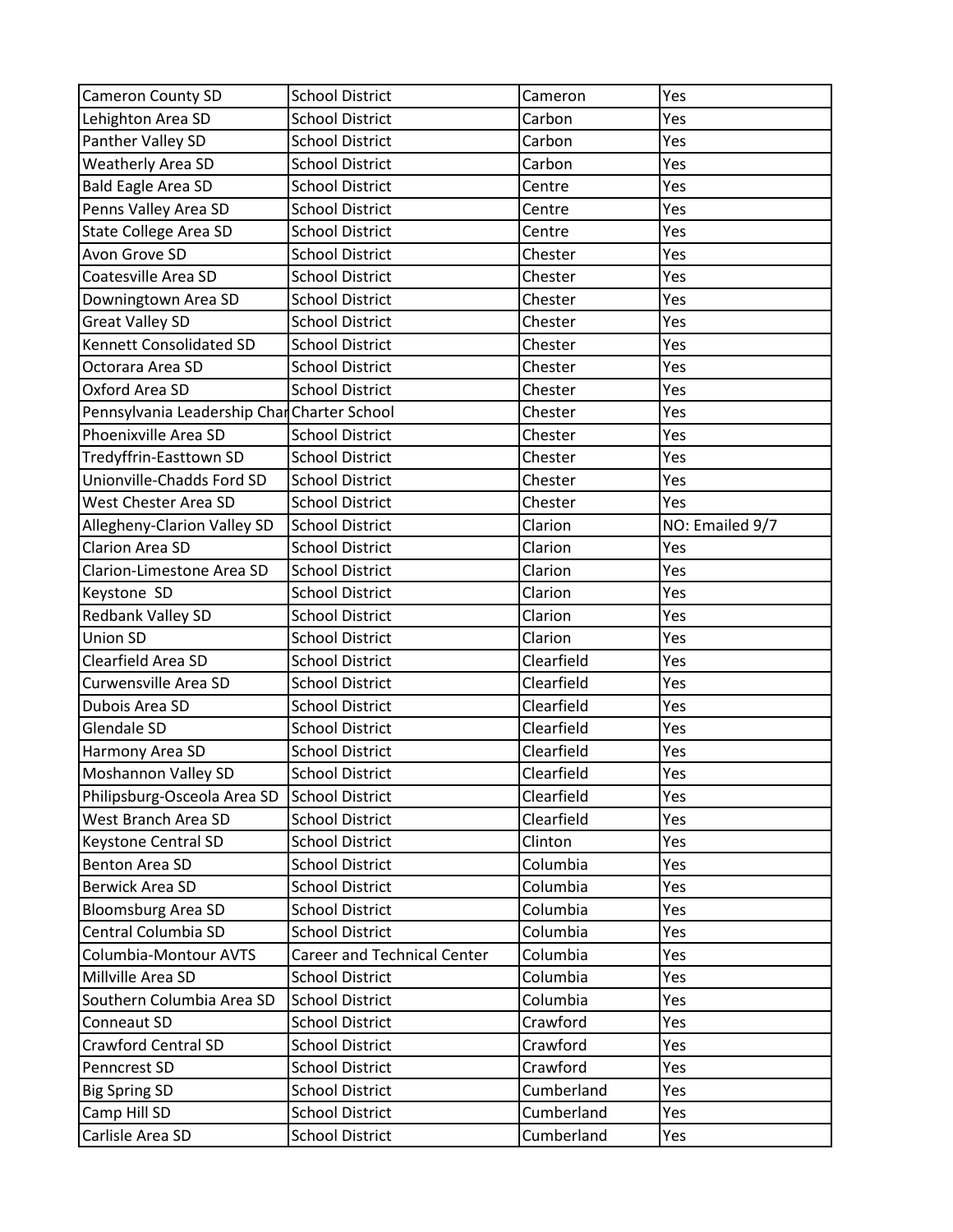| <b>Cumberland Valley SD</b>                    | <b>School District</b>                           | Cumberland   | Yes                 |
|------------------------------------------------|--------------------------------------------------|--------------|---------------------|
| East Pennsboro Area SD                         | <b>School District</b>                           | Cumberland   | Yes                 |
| Mechanicsburg Area SD                          | <b>School District</b>                           | Cumberland   | Yes                 |
| Shippensburg Area SD                           | <b>School District</b>                           | Cumberland   | Yes                 |
| South Middleton SD                             | <b>School District</b>                           | Cumberland   | Yes                 |
| Bishop McDevitt High School Private/Non-Public |                                                  | Dauphin      | Yes                 |
| Capital Area School for the An Charter School  |                                                  | Dauphin      | Yes                 |
| Central Dauphin SD                             | <b>School District</b>                           | Dauphin      | Yes                 |
| Derry Township SD                              | <b>School District</b>                           | Dauphin      | Yes                 |
| Halifax Area SD                                | <b>School District</b>                           | Dauphin      | Yes                 |
| Harrisburg City SD                             | <b>School District</b>                           | Dauphin      | Yes                 |
| Lower Dauphin SD                               | <b>School District</b>                           | Dauphin      | Yes                 |
| Middletown Area SD                             | <b>School District</b>                           | Dauphin      | Yes                 |
| Millersburg Area SD                            | <b>School District</b>                           | Dauphin      | Yes                 |
| Reach Cyber CS                                 | <b>Charter School</b>                            | Dauphin      | Yes                 |
| Steelton-Highspire SD                          | <b>School District</b>                           | Dauphin      | Yes                 |
| Susquehanna Township SD                        | <b>School District</b>                           | Dauphin      | Yes                 |
| <b>Upper Dauphin Area SD</b>                   | <b>School District</b>                           | Dauphin      | Yes                 |
| <b>Chester Community CS</b>                    | <b>Charter School</b>                            | Delaware     | Yes                 |
| Chester-Upland SD                              | <b>School District</b>                           | Delaware     | Yes                 |
| Chichester SD                                  | <b>School District</b>                           | Delaware     | Yes                 |
| <b>Garnet Valley SD</b>                        | <b>School District</b>                           | Delaware     | Yes                 |
| Interboro SD                                   | <b>School District</b>                           | Delaware     | Yes                 |
| Marple Newtown SD                              | <b>School District</b>                           | Delaware     | Yes                 |
| Penn-Delco SD                                  | <b>School District</b>                           | Delaware     | Yes                 |
| Radnor Township SD                             | <b>School District</b>                           | Delaware     | Yes                 |
| <b>Ridley SD</b>                               | <b>School District</b>                           | Delaware     | NO -- Withdrew 8/15 |
| Rose Tree Media SD                             | <b>School District</b>                           | Delaware     | Yes                 |
| Southeast Delco SD                             | <b>School District</b>                           | Delaware     | Yes                 |
| Springfield SD                                 | <b>School District</b>                           | Delaware     | Yes                 |
| Upper Darby SD                                 | <b>School District</b>                           | Delaware     | Yes                 |
|                                                |                                                  |              |                     |
| Vision Academy Charter Schol Charter School    |                                                  | Delaware     | Yes                 |
| Wallingford-Swarthmore SD                      | <b>School District</b>                           | Delaware     | Yes                 |
| <b>Widener Partnership CS</b>                  | <b>Charter School</b>                            | Delaware     | Yes                 |
| William Penn SD                                | <b>School District</b>                           | Delaware     | Yes                 |
| Johnsonburg Area SD                            | <b>School District</b>                           | Elk          | Yes                 |
| Saint Marys Area SD                            | <b>School District</b>                           | Elk          | Yes                 |
| Corry Area SD                                  | <b>School District</b>                           | Erie         | Yes                 |
| Erie City SD                                   | <b>School District</b>                           | Erie         | Yes                 |
| <b>General McLane SD</b>                       | <b>School District</b>                           | Erie         | Yes                 |
| <b>Girard SD</b>                               | <b>School District</b>                           | Erie         | Yes                 |
| Harbor Creek SD                                | <b>School District</b>                           | Erie         | Yes                 |
| <b>Iroquois SD</b>                             | <b>School District</b>                           | Erie         | Yes                 |
| Northwestern SD                                | <b>School District</b>                           | Erie         | Yes                 |
| Perseus House CS of Excellen Charter School    |                                                  | Erie         | Yes                 |
|                                                |                                                  |              |                     |
| Union City Area SD<br><b>Wattsburg Area SD</b> | <b>School District</b><br><b>School District</b> | Erie<br>Erie | Yes<br>Yes          |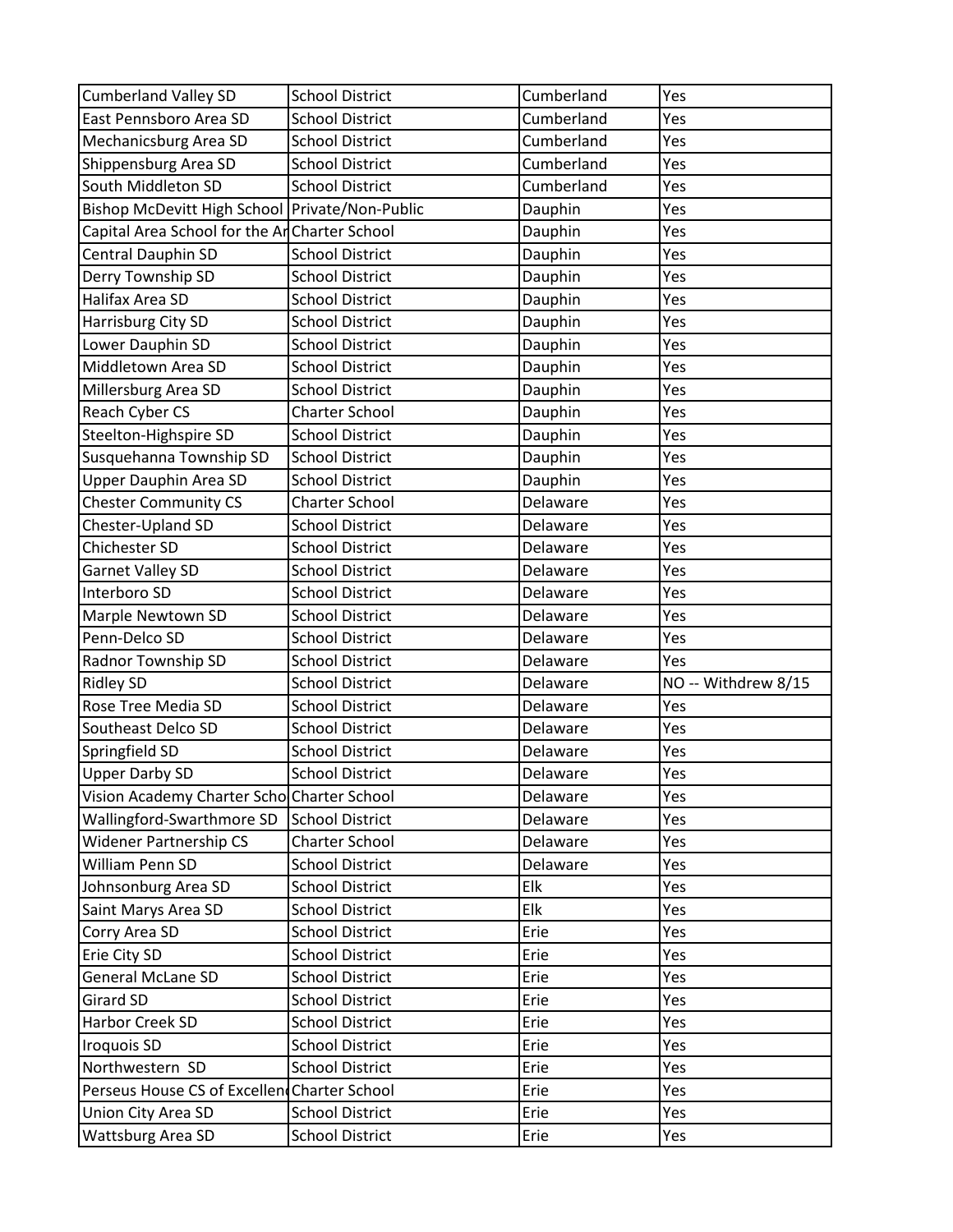| Albert Gallatin Area SD                                 | <b>School District</b>             | Fayette    | Yes |
|---------------------------------------------------------|------------------------------------|------------|-----|
| <b>Brownsville Area SD</b>                              | <b>School District</b>             | Fayette    | Yes |
| Connellsville Area SD                                   | <b>School District</b>             | Fayette    | Yes |
| <b>Frazier SD</b>                                       | <b>School District</b>             | Fayette    | Yes |
| Laurel Highlands SD                                     | <b>School District</b>             | Fayette    | Yes |
| Forest Area SD                                          | <b>School District</b>             | Forest     | Yes |
| Chambersburg Area SD                                    | <b>School District</b>             | Franklin   | Yes |
| Fannett-Metal SD                                        | <b>School District</b>             | Franklin   | Yes |
| Greencastle-Antrim SD                                   | <b>School District</b>             | Franklin   | Yes |
| Tuscarora SD                                            | <b>School District</b>             | Franklin   | Yes |
| Waynesboro Area SD                                      | <b>School District</b>             | Franklin   | Yes |
| <b>Central Fulton SD</b>                                | <b>School District</b>             | Fulton     | Yes |
| Forbes Road SD                                          | <b>School District</b>             | Fulton     | Yes |
| Southern Fulton SD                                      | <b>School District</b>             | Fulton     | Yes |
| Carmichaels Area SD                                     | <b>School District</b>             | Greene     | Yes |
| <b>Central Greene SD</b>                                | <b>School District</b>             | Greene     | Yes |
| Jefferson-Morgan SD                                     | <b>School District</b>             | Greene     | Yes |
| Southeastern Greene SD                                  | <b>School District</b>             | Greene     | Yes |
| Huntingdon Area SD                                      | <b>School District</b>             | Huntingdon | Yes |
| Mount Union Area SD                                     | <b>School District</b>             | Huntingdon | Yes |
| New Day Charter School                                  | <b>Charter School</b>              | Huntingdon | Yes |
| Southern Huntingdon County School District              |                                    | Huntingdon | Yes |
| Homer-Center SD                                         | <b>School District</b>             | Indiana    | Yes |
| Indiana Area SD                                         | <b>School District</b>             | Indiana    | Yes |
| <b>Marion Center Area SD</b>                            | <b>School District</b>             | Indiana    | Yes |
| Penns Manor Area SD                                     | <b>School District</b>             | Indiana    | Yes |
| Purchase Line SD                                        | <b>School District</b>             | Indiana    | Yes |
| Brockway Area SD                                        | <b>School District</b>             | Jefferson  | Yes |
| <b>Brookville Area SD</b>                               | <b>School District</b>             | Jefferson  | Yes |
| Jefferson County-DuBois AVT Career and Technical Center |                                    | Jefferson  | Yes |
| Punxsutawney Area SD                                    | <b>School District</b>             | Jefferson  | Yes |
| Juniata County SD                                       | <b>School District</b>             | Juniata    | Yes |
| Abington Heights SD                                     | <b>School District</b>             | Lackawanna | Yes |
| Dunmore SD                                              | <b>School District</b>             | Lackawanna | Yes |
| <b>Scranton SD</b>                                      | <b>School District</b>             | Lackawanna | Yes |
| Cocalico SD                                             | <b>School District</b>             | Lancaster  | Yes |
| Columbia Borough SD                                     | <b>School District</b>             | Lancaster  | Yes |
| Conestoga Valley SD                                     | <b>School District</b>             | Lancaster  | Yes |
| Donegal SD                                              | <b>School District</b>             | Lancaster  | Yes |
| Eastern Lancaster County SD                             | <b>School District</b>             | Lancaster  | Yes |
| Elizabethtown Area SD                                   | <b>School District</b>             | Lancaster  | Yes |
| Ephrata Area SD                                         | <b>School District</b>             | Lancaster  | Yes |
| Hempfield SD                                            | <b>School District</b>             | Lancaster  | Yes |
| Lampeter-Strasburg SD                                   | <b>School District</b>             | Lancaster  | Yes |
| Lancaster Catholic High                                 | Private/Non-Public                 | Lancaster  | Yes |
| Lancaster County CTC                                    | <b>Career and Technical Center</b> | Lancaster  | Yes |
| Lancaster SD                                            | <b>School District</b>             | Lancaster  | Yes |
|                                                         |                                    |            |     |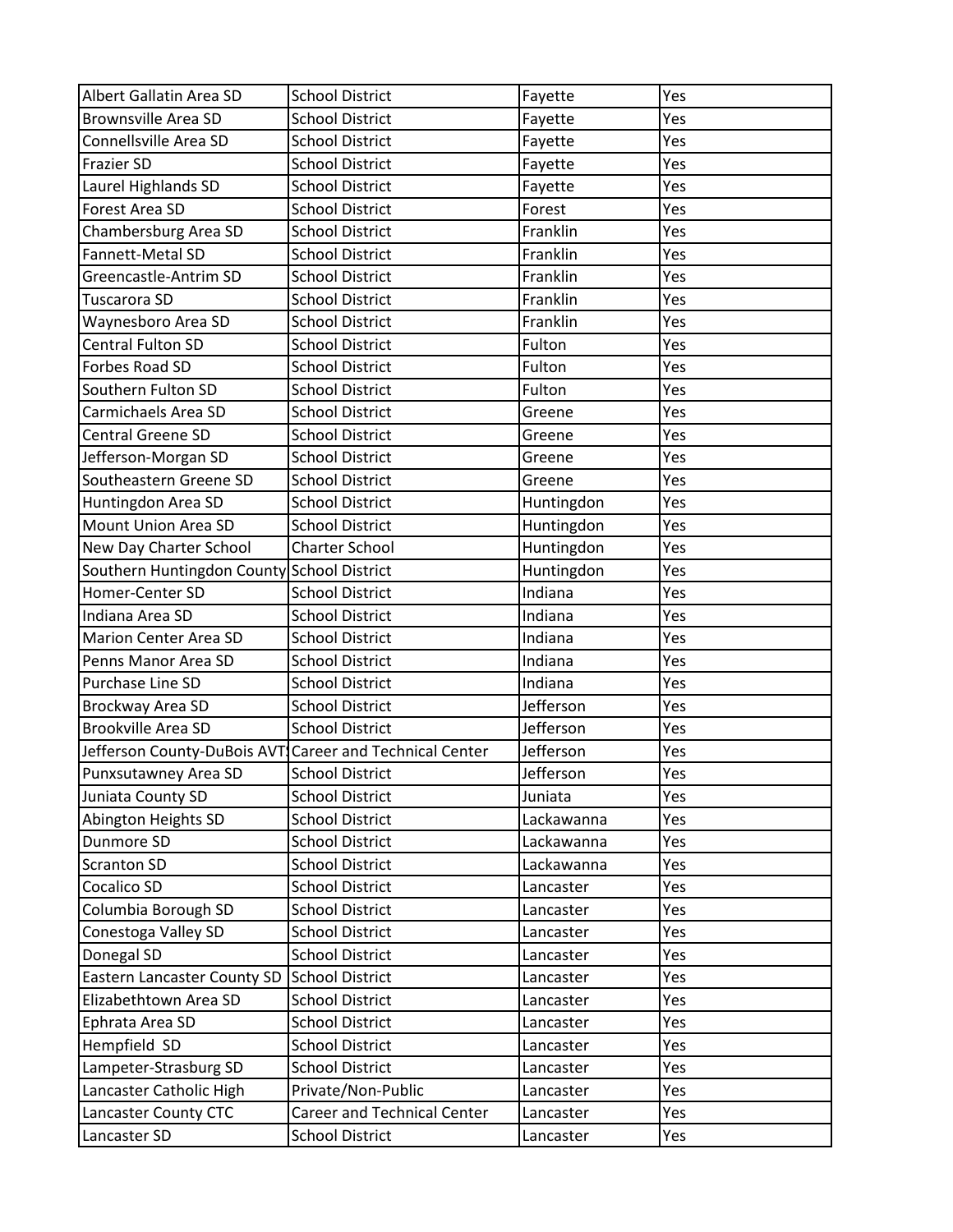| <b>Manheim Central SD</b>                    | <b>School District</b>             | Lancaster | Yes                     |
|----------------------------------------------|------------------------------------|-----------|-------------------------|
| Manheim Township SD                          | <b>School District</b>             | Lancaster | Yes                     |
| Penn Manor SD                                | <b>School District</b>             | Lancaster | Yes                     |
| Pequea Valley SD                             | <b>School District</b>             | Lancaster | Yes                     |
| Solanco SD                                   | <b>School District</b>             | Lancaster | Yes                     |
| <b>Warwick SD</b>                            | <b>School District</b>             | Lancaster | Yes                     |
| Ellwood City Area SD                         | <b>School District</b>             | Lawrence  | Yes                     |
| Laurel SD                                    | <b>School District</b>             | Lawrence  | Yes                     |
| Mohawk Area SD                               | <b>School District</b>             | Lawrence  | Yes                     |
| New Castle Area SD                           | <b>School District</b>             | Lawrence  | Yes                     |
| <b>Union Area SD</b>                         | <b>School District</b>             | Lawrence  | Yes                     |
| Annville-Cleona SD                           | <b>School District</b>             | Lebanon   | Yes                     |
| Cornwall-Lebanon SD                          | <b>School District</b>             | Lebanon   | Yes                     |
| Eastern Lebanon County SD                    | <b>School District</b>             | Lebanon   | Yes                     |
| Lebanon County CTC                           | <b>Career and Technical Center</b> | Lebanon   | Yes                     |
| Lebanon SD                                   | <b>School District</b>             | Lebanon   | Yes                     |
| Allentown City SD                            | <b>School District</b>             | Lehigh    | Yes                     |
| Arts Academy CS                              | <b>Charter School</b>              | Lehigh    | Yes                     |
| Catasauqua Area SD                           | <b>School District</b>             | Lehigh    | Yes                     |
| Circle of Seasons Charter SchdCharter School |                                    | Lehigh    | <b>No</b>               |
| East Penn SD                                 | <b>School District</b>             | Lehigh    | Yes                     |
| Innovative Arts Academy CS                   | <b>Charter School</b>              | Lehigh    | Yes                     |
| Northwestern Lehigh SD                       | <b>School District</b>             | Lehigh    | Yes                     |
| Parkland SD                                  | <b>School District</b>             | Lehigh    | Yes                     |
| Whitehall-Coplay SD                          | <b>School District</b>             | Lehigh    | Yes                     |
| <b>Bear Creek Community CS</b>               | <b>Charter School</b>              | Luzerne   | Yes                     |
| <b>Dallas SD</b>                             | <b>School District</b>             | Luzerne   | Yes                     |
| Greater Nanticoke Area SD                    | <b>School District</b>             | Luzerne   | Yes                     |
| Hazleton Area SD                             | <b>School District</b>             | Luzerne   | <b>Pending Approval</b> |
| Lake-Lehman SD                               | <b>School District</b>             | Luzerne   | Yes                     |
| Northwest Area SD                            | <b>School District</b>             | Luzerne   | Yes                     |
| Pittston Area SD                             | <b>School District</b>             | Luzerne   | Yes                     |
| Wilkes-Barre Area SD                         | <b>School District</b>             | Luzerne   | Yes                     |
| <b>Wyoming Area SD</b>                       | <b>School District</b>             | Luzerne   | Yes                     |
| <b>East Lycoming SD</b>                      | <b>School District</b>             | Lycoming  | Yes                     |
| Jersey Shore Area SD                         | <b>School District</b>             | Lycoming  | Yes                     |
| Loyalsock Township SD                        | <b>School District</b>             | Lycoming  | Yes                     |
| Montgomery Area SD                           | <b>School District</b>             | Lycoming  | Yes                     |
| Montoursville Area SD                        | <b>School District</b>             | Lycoming  | Yes                     |
| South Williamsport Area SD                   | <b>School District</b>             | Lycoming  | Yes                     |
| Williamsport Area SD                         | <b>School District</b>             | Lycoming  | Yes                     |
| <b>Bradford Area SD</b>                      | <b>School District</b>             | McKean    | Yes                     |
| Kane Area SD                                 | <b>School District</b>             | McKean    | Yes                     |
| Otto-Eldred SD                               | <b>School District</b>             | McKean    | Yes                     |
| Port Allegany SD                             | <b>School District</b>             | McKean    | Yes                     |
| Smethport Area SD                            | <b>School District</b>             | McKean    | Yes                     |
| Commodore Perry SD                           | <b>School District</b>             | Mercer    | Yes                     |
|                                              |                                    |           |                         |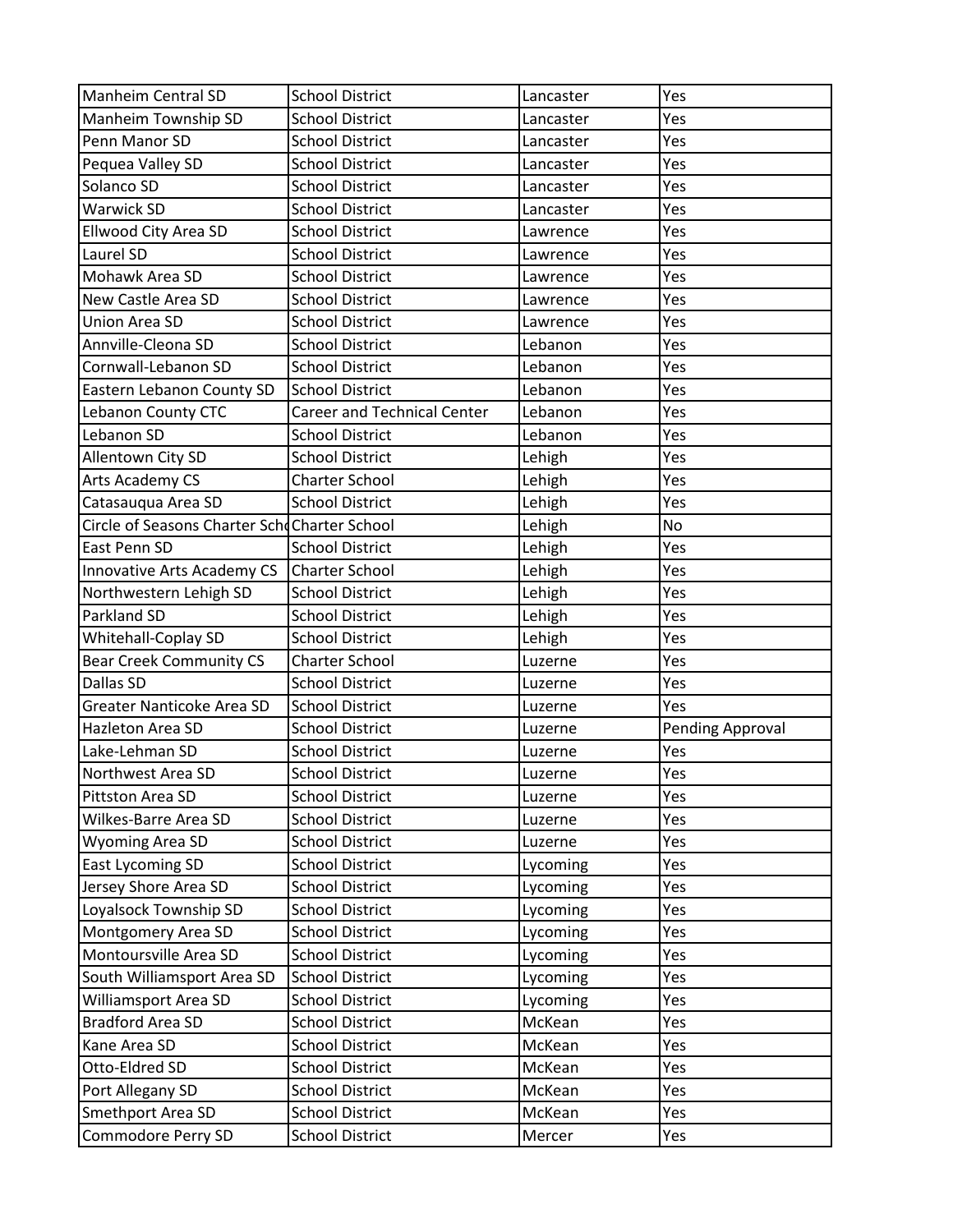| Farrell Area SD                               | <b>School District</b> | Mercer         | Yes            |
|-----------------------------------------------|------------------------|----------------|----------------|
| <b>Greenville Area SD</b>                     | <b>School District</b> | Mercer         | Yes            |
| Hermitage SD                                  | <b>School District</b> | Mercer         | Yes            |
| Jamestown Area SD                             | <b>School District</b> | Mercer         | Yes            |
| Kennedy Catholic                              | Private/Non-Public     | Mercer         | Yes            |
| Keystone Education Center CS Charter School   |                        | Mercer         | Yes            |
| Lakeview SD                                   | <b>School District</b> | Mercer         | Yes            |
| Mercer Area SD                                | <b>School District</b> | Mercer         | Yes            |
| Reynolds SD                                   | <b>School District</b> | Mercer         | Yes            |
| Sharon City SD                                | <b>School District</b> | Mercer         | Yes            |
| Sharpsville Area SD                           | <b>School District</b> | Mercer         | Yes            |
| West Middlesex Area SD                        | <b>School District</b> | Mercer         | Yes            |
| Mifflin County SD                             | <b>School District</b> | Mifflin        | Yes            |
| East Stroudsburg Area SD                      | <b>School District</b> | Monroe         | Yes            |
| Pleasant Valley SD                            | <b>School District</b> | Monroe         | Yes            |
| Pocono Mountain SD                            | <b>School District</b> | Monroe         | Yes            |
| Stroudsburg Area SD                           | <b>School District</b> | Monroe         | Yes            |
| Abington SD                                   | <b>School District</b> | Montgomery     | Yes            |
| Cheltenham SD                                 | <b>School District</b> | Montgomery     | Yes            |
| <b>Colonial SD</b>                            | <b>School District</b> | Montgomery     | Yes            |
| Hatboro-Horsham SD                            | <b>School District</b> | Montgomery     | Yes            |
| <b>Haverford School</b>                       | Private/Non-Public     | Montgomery     | NO -- 6/6/2017 |
| Jenkintown SD                                 | <b>School District</b> | Montgomery     | Yes            |
| Lansdale Catholic High                        | Private/Non-Public     | Montgomery     | Yes            |
| <b>Lower Merion SD</b>                        | <b>School District</b> | Montgomery     | Yes            |
| Lower Moreland Township SDSchool District     |                        | Montgomery     | Yes            |
| <b>Methacton SD</b>                           | <b>School District</b> | Montgomery     | Yes            |
| Norristown Area SD                            | <b>School District</b> | Montgomery     | Yes            |
| Perkiomen Valley SD                           | <b>School District</b> | Montgomery     | Yes            |
| Pope John Paul II High                        | Private/Non-Public     | Montgomery     | Yes            |
| Pottsgrove SD                                 | <b>School District</b> | Montgomery     | Yes            |
| Pottstown SD                                  | <b>School District</b> | Montgomery     | Yes            |
| Souderton Area SD                             | <b>School District</b> | Montgomery     | Yes            |
| Springfield Township SD                       | <b>School District</b> | Montgomery     | Yes            |
| Spring-Ford Area SD                           | <b>School District</b> | Montgomery     | Yes            |
| <b>Upper Dublin SD</b>                        | <b>School District</b> | Montgomery     | Yes            |
| <b>Upper Merion Area SD</b>                   | <b>School District</b> | Montgomery     | Yes            |
| Upper Moreland Township SL School District    |                        | Montgomery     | Yes            |
| <b>Upper Perkiomen SD</b>                     | <b>School District</b> | Montgomery     | Yes            |
| Wissahickon SD                                | <b>School District</b> | Montgomery     | Yes            |
| Bethlehem Area SD                             | <b>School District</b> | Northampton    | Yes            |
| Lehigh Valley Charter High Scl Charter School |                        | Northampton    | Yes            |
| Northampton Area SD                           | <b>School District</b> | Northampton    | Yes            |
| Saucon Valley SD                              | <b>School District</b> | Northampton    | Yes            |
| Wilson Area SD                                | <b>School District</b> | Northampton    | Yes            |
| Line Mountain SD                              | <b>School District</b> | Northumberland | Yes            |
| Milton Area SD                                | <b>School District</b> | Northumberland | Yes            |
|                                               |                        |                |                |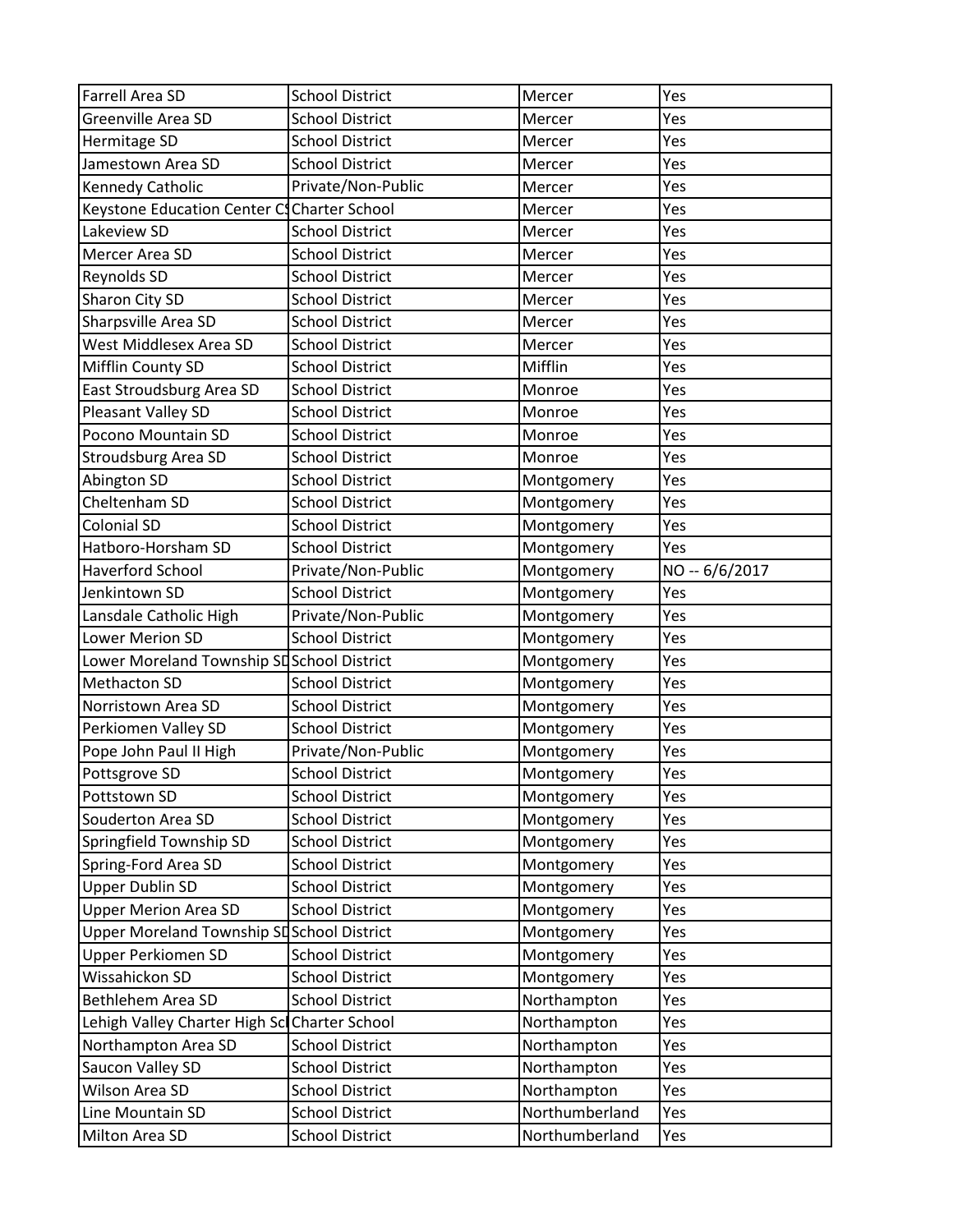| Mount Carmel Area SD                      | <b>School District</b> | Northumberland | Yes                |
|-------------------------------------------|------------------------|----------------|--------------------|
| Shamokin Area SD                          | <b>School District</b> | Northumberland | Yes                |
| Shikellamy SD                             | <b>School District</b> | Northumberland | Yes                |
| <b>Warrior Run SD</b>                     | <b>School District</b> | Northumberland | Yes                |
| Greenwood SD                              | <b>School District</b> | Perry          | Yes                |
| Susquenita SD                             | <b>School District</b> | Perry          | Yes                |
| West Perry SD                             | <b>School District</b> | Perry          | Yes                |
| Ad Prima CS                               | <b>Charter School</b>  | Philadelphia   | Yes                |
| Christopher Columbus CS                   | <b>Charter School</b>  | Philadelphia   | Yes                |
| Global Leadership Academy CCharter School |                        | Philadelphia   | Yes                |
| Global Leadership Academy CCharter School |                        | Philadelphia   | Yes                |
| MAST Community Charter Sch Charter School |                        | Philadelphia   | Yes                |
| <b>New Foundations CS</b>                 | <b>Charter School</b>  | Philadelphia   | Yes                |
| Olney Charter High School                 | <b>Charter School</b>  | Philadelphia   | Yes                |
| Philadelphia Montessori CS                | <b>Charter School</b>  | Philadelphia   | Yes                |
| St Helena Incarnation                     | Private/Non-Public     | Philadelphia   | NO -- Changed 8/17 |
| Delaware Valley SD                        | <b>School District</b> | Pike           | Yes                |
| Wallenpaupack Area SD                     | <b>School District</b> | Pike           | Yes                |
| Coudersport Area SD                       | <b>School District</b> | Potter         | Yes                |
| Galeton Area SD                           | <b>School District</b> | Potter         | Yes                |
| Northern Potter SD                        | <b>School District</b> | Potter         | Yes                |
| Oswayo Valley SD                          | <b>School District</b> | Potter         | Yes                |
| <b>Blue Mountain SD</b>                   | <b>School District</b> | Schuylkill     | Yes                |
| Mahanoy Area SD                           | <b>School District</b> | Schuylkill     | Yes                |
| Marian High School                        | Private/Non-Public     | Schuylkill     | Yes                |
| Minersville Area SD                       | <b>School District</b> | Schuylkill     | Yes                |
| North Schuylkill SD                       | <b>School District</b> | Schuylkill     | Yes                |
| Pine Grove Area SD                        | <b>School District</b> | Schuylkill     | Yes                |
| Pottsville Area SD                        | <b>School District</b> | Schuylkill     | Yes                |
| Saint Clair Area SD                       | <b>School District</b> | Schuylkill     | Yes                |
| Schuylkill Haven Area SD                  | <b>School District</b> | Schuylkill     | Yes                |
| Shenandoah Valley SD                      | <b>School District</b> | Schuylkill     | Yes                |
| Tamaqua Area SD                           | <b>School District</b> | Schuylkill     | Yes                |
| <b>Tri-Valley SD</b>                      | <b>School District</b> | Schuylkill     | Yes                |
| <b>Williams Valley SD</b>                 | <b>School District</b> | Schuylkill     | Yes                |
| Midd-West SD                              | <b>School District</b> | Snyder         | Yes                |
| Selinsgrove Area SD                       | <b>School District</b> | Snyder         | Yes                |
| <b>Berlin Brothersvalley SD</b>           | <b>School District</b> | Somerset       | Yes                |
| Conemaugh Township Area SISchool District |                        | Somerset       | Yes                |
| Meyersdale Area SD                        | <b>School District</b> | Somerset       | Yes                |
| North Star SD                             | <b>School District</b> | Somerset       | Yes                |
| Rockwood Area SD                          | <b>School District</b> | Somerset       | Yes                |
| Salisbury-Elk Lick SD                     | <b>School District</b> | Somerset       | Yes                |
| Shade-Central City SD                     | <b>School District</b> | Somerset       | Yes                |
| Shanksville-Stonycreek SD                 | <b>School District</b> | Somerset       | Yes                |
| Somerset Area SD                          |                        |                |                    |
|                                           | <b>School District</b> | Somerset       | Yes                |
| Turkeyfoot Valley Area SD                 | <b>School District</b> | Somerset       | Yes                |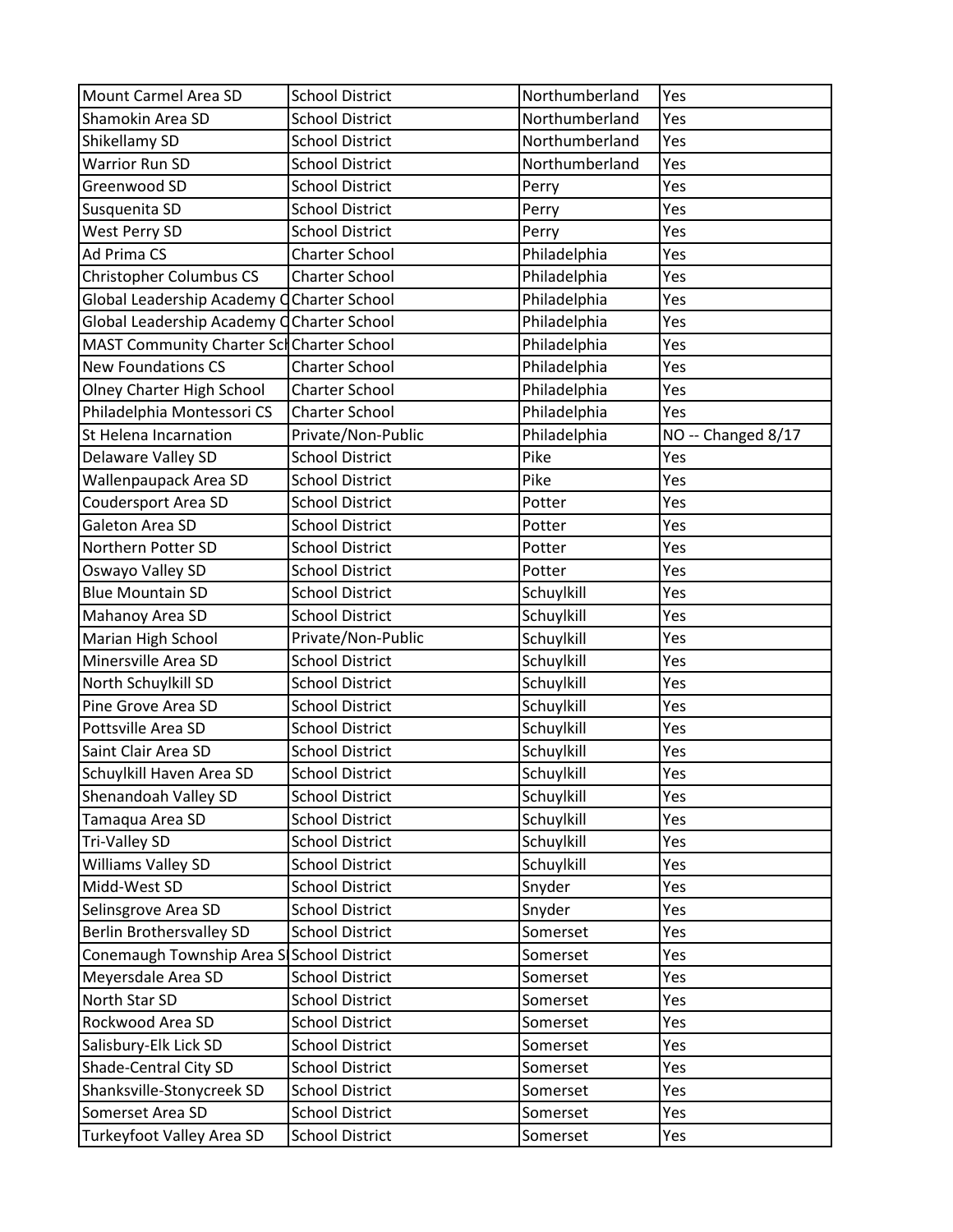| Windber Area SD                              | <b>School District</b> | Somerset     | Yes               |
|----------------------------------------------|------------------------|--------------|-------------------|
| <b>Blue Ridge SD</b>                         | <b>School District</b> | Susquehanna  | Yes               |
| <b>Forest City Regional SD</b>               | <b>School District</b> | Susquehanna  | Yes               |
| Montrose Area SD                             | <b>School District</b> | Susquehanna  | Yes               |
| <b>Mountain View SD</b>                      | <b>School District</b> | Susquehanna  | Yes               |
| Susquehanna Community SD School District     |                        | Susquehanna  | Yes               |
| Northern Tioga SD                            | <b>School District</b> | Tioga        | Yes               |
| Southern Tioga SD                            | <b>School District</b> | Tioga        | Yes               |
| <b>Wellsboro Area SD</b>                     | <b>School District</b> | Tioga        | Yes               |
| Mifflinburg Area SD                          | <b>School District</b> | Union        | Yes               |
| Cranberry Area SD                            | <b>School District</b> | Venango      | Yes               |
| Franklin Area SD                             | <b>School District</b> | Venango      | NO: Emailed 9/7   |
| Oil City Area SD                             | <b>School District</b> | Venango      | Yes               |
| Titusville Area SD                           | <b>School District</b> | Venango      | Yes               |
| Valley Grove SD                              | <b>School District</b> | Venango      | Yes               |
| <b>Warren County SD</b>                      | <b>School District</b> | Warren       | Yes               |
| <b>Bentworth SD</b>                          | <b>School District</b> | Washington   | Yes               |
| Bethlehem-Center SD                          | <b>School District</b> | Washington   | No -- opt out 6/7 |
| <b>Burgettstown Area SD</b>                  | <b>School District</b> | Washington   | Yes               |
| California Area SD                           | <b>School District</b> | Washington   | Yes               |
| Canon-McMillan SD                            | <b>School District</b> | Washington   | Yes               |
| Charleroi SD                                 | <b>School District</b> |              | Yes               |
| <b>Chartiers-Houston SD</b>                  | <b>School District</b> | Washington   | Yes               |
|                                              |                        | Washington   |                   |
| McGuffey SD                                  | <b>School District</b> | Washington   | Yes               |
| Ringgold SD                                  | <b>School District</b> | Washington   | Yes               |
| <b>Trinity Area SD</b>                       | <b>School District</b> | Washington   | Yes               |
| <b>Washington SD</b>                         | <b>School District</b> | Washington   | Yes               |
| Western Wayne SD                             | <b>School District</b> | Wayne        | Yes               |
| Derry Area SD                                | <b>School District</b> | Westmoreland | Yes               |
| <b>Greater Latrobe SD</b>                    | <b>School District</b> | Westmoreland | Yes               |
| Greensburg Salem SD                          | <b>School District</b> | Westmoreland | Yes               |
| <b>Hempfield Area SD</b>                     | <b>School District</b> | Westmoreland | Yes               |
| Jeannette City SD                            | <b>School District</b> | Westmoreland | Yes               |
| <b>Ligonier Valley SD</b>                    | <b>School District</b> | Westmoreland | Yes               |
| Monessen City SD                             | <b>School District</b> | Westmoreland | Yes               |
| Mount Pleasant Area SD                       | <b>School District</b> | Westmoreland | Yes               |
| Norwin SD                                    | <b>School District</b> | Westmoreland | Yes               |
| Penn-Trafford SD                             | <b>School District</b> | Westmoreland | No -- refused 6/6 |
| <b>Central York SD</b>                       | <b>School District</b> | York         | Yes               |
| Crispus Attucks Youthbuild CS Charter School |                        | York         | Yes               |
| Dallastown Area SD                           | <b>School District</b> | York         | Yes               |
| Eastern York SD                              | <b>School District</b> | York         | Yes               |
| Northeastern York SD                         | <b>School District</b> | York         | Yes               |
| Red Lion Area SD                             | <b>School District</b> | York         | Yes               |
| South Eastern SD                             | <b>School District</b> | York         | Yes               |
| South Western SD                             | <b>School District</b> | York         | Yes               |
| Southern York County SD                      | <b>School District</b> | York         | Yes               |
|                                              |                        |              |                   |